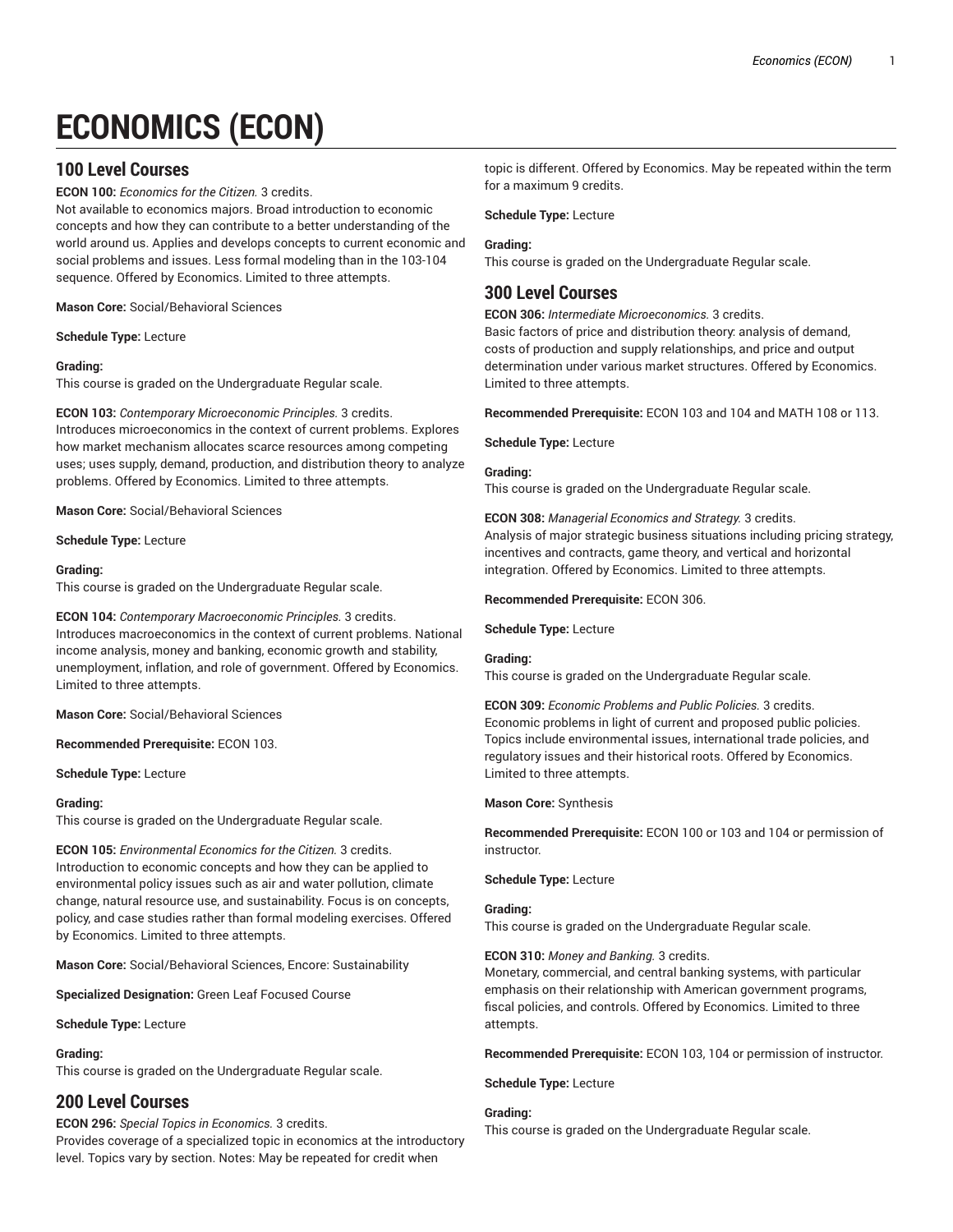### **ECON 311:** *Intermediate Macroeconomics.* 3 credits.

Aggregate economic accounts, including measuring national income; determinants of levels of income and output; and causes and solutions for problems of unemployment, inflation, and economic growth. Offered by Economics. Limited to three attempts.

**Recommended Prerequisite:** ECON 103 and 104 or permission of instructor.

### **Schedule Type:** Lecture

### **Grading:**

This course is graded on the Undergraduate Regular scale.

### **ECON 321:** *Economics of Labor.* 3 credits.

Defines factors that determine levels of wages and employment, and economic consequences. Emphasizes recent developments in unionism, collective bargaining, and industrial technology. Offered by Economics. Limited to three attempts.

**Recommended Prerequisite:** ECON 306.

**Schedule Type:** Lecture

### **Grading:**

This course is graded on the Undergraduate Regular scale.

### **ECON 330:** *Public Finance.* 3 credits.

Covers intergovernmental financial relationships; types, incidences, and consequences of taxation; other sources of governmental income; governmental expenditures and their effect; public economic enterprises; public borrowing; and debt management and its economic effect. Offered by Economics. Limited to three attempts.

**Recommended Prerequisite:** ECON 306 or permission of instructor.

**Schedule Type:** Lecture

### **Grading:**

This course is graded on the Undergraduate Regular scale.

# **ECON 335:** *Environmental Economics.* 3 credits.

Microeconomic analysis of environmental problems. Topics include externalities and market failure, alternative solutions and policies, problems in monitoring and enforcement, economic analysis of development of legislation and regulation, and applications to current policy issues. Offered by Economics. Limited to three attempts.

**Specialized Designation:** Green Leaf Focused Course

**Recommended Prerequisite:** ECON 103 and 104.

**Schedule Type:** Lecture

### **Grading:**

This course is graded on the Undergraduate Regular scale.

**ECON 340:** *Introduction to Mathematical Economics.* 3 credits. Mathematical treatment of theory of firm and household behavior, stabilization policy, growth theory, input-output analysis, and linear programming. Offered by Economics. Limited to three attempts.

### **Registration Restrictions:**

 $\mathsf{\mathsf{Required\ Pre}}$  recequisites: (ECON 306 $^\mathsf{C}$ , 311 $^\mathsf{C}$  and MATH 113 $^\mathsf{C}$ ). <sup>C</sup> Requires minimum grade of C.

### **Schedule Type:** Lecture

### **Grading:**

This course is graded on the Undergraduate Regular scale.

**ECON 345:** *Introduction to Econometrics.* 3 credits. Modern statistical techniques in estimating economic relations. Offered by Economics. Limited to three attempts.

### **Registration Restrictions:**

 $\bf{Required \textit{Preequisites:}}$  (ECON 306 $^D$  and 311 $^D$ ) and (STAT 250 $^D$  and 350 $^D$ or STAT L350) or (STAT 344 $^{\mathsf{D}}$  and 354 $^{\mathsf{D}}$ ). <sup>D</sup> Requires minimum grade of D.

**Schedule Type:** Lecture

### **Grading:**

This course is graded on the Undergraduate Regular scale.

**ECON 355:** *The Political Economy of Nonprofit Institutions.* 3 credits. Applies the basic principles of economics to teach students to think critically about nonprofit institutions. Examines the economics of nonprofit institutions, how incentives influence the evolution of charities, and current issues in nonprofit organizations. Offered by Economics. Limited to three attempts.

**Specialized Designation:** Writing Intensive in Major

**Recommended Prerequisite:** ECON 103 and ECON 104 or permission of instructor.

**Schedule Type:** Seminar

### **Grading:**

This course is graded on the Undergraduate Regular scale.

**ECON 360:** *Economics of Developing Areas.* 3 credits. Economic growth characteristic of developing countries. Economic development, obstacles to development, policies, and planning. Offered by Economics. Limited to three attempts.

### **Mason Core:** Global Understanding

**Recommended Prerequisite:** ECON 103 and 104 or permission of instructor.

**Schedule Type:** Lecture

## **Grading:**

This course is graded on the Undergraduate Regular scale.

**ECON 361:** *Economic Development of Latin America.* 3 credits. Economic development, institutions, and problems of Latin America. Offered by Economics. Limited to three attempts.

**Mason Core:** Global Understanding

**Specialized Designation:** Non-Western Culture

**Recommended Prerequisite:** ECON 103 and 104 or permission of instructor.

### **Schedule Type:** Lecture

**Grading:** This course is graded on the Undergraduate Regular scale.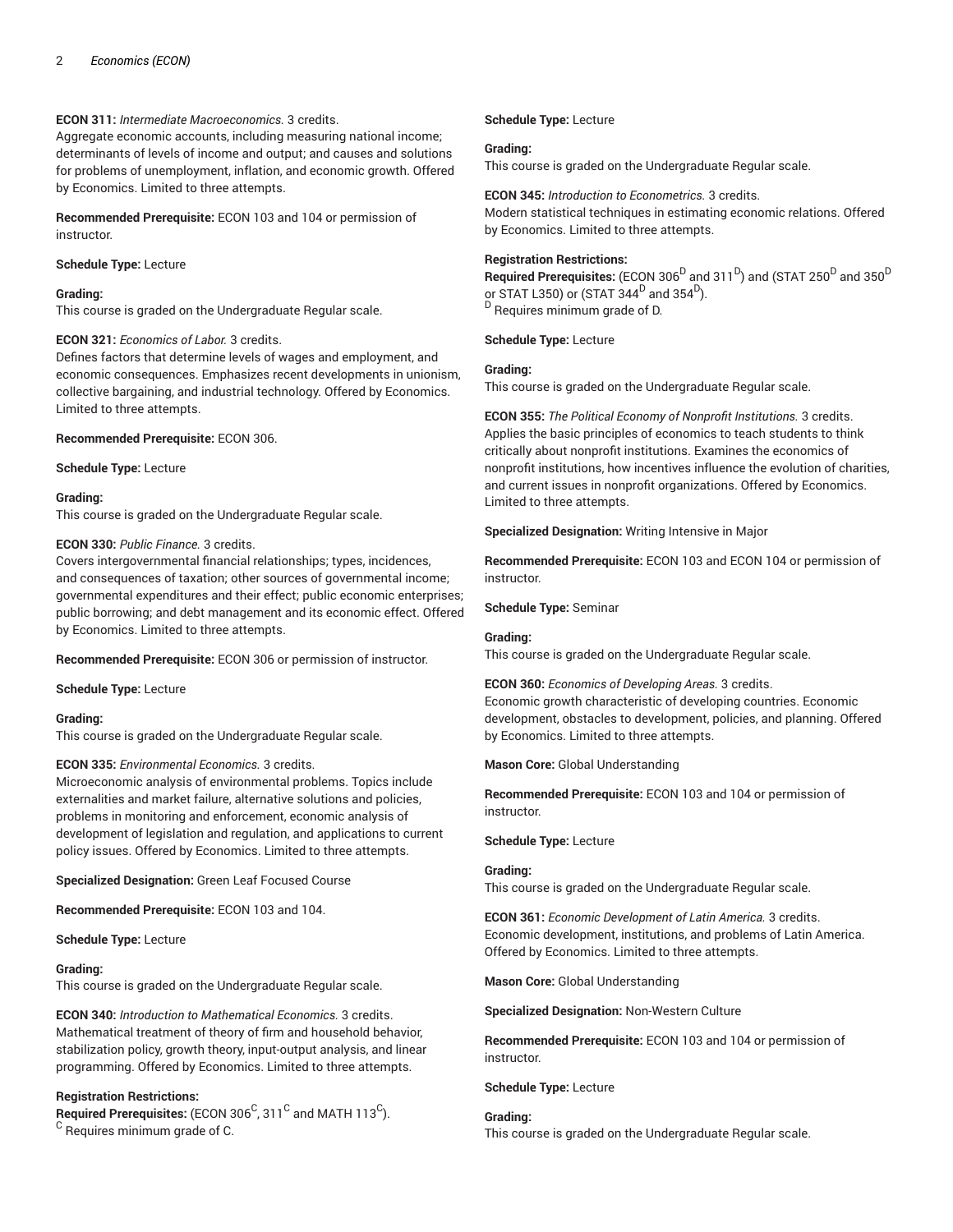### **ECON 362:** *African Economic Development.* 3 credits.

Issues of economic development as applied to Africa. Includes overview of early economic history in Africa and post-independence development, and contemporary development problems. Offered by Economics. Limited to three attempts.

**Mason Core:** Global Understanding

**Specialized Designation:** Non-Western Culture

**Recommended Prerequisite:** ECON 103 and 104.

#### **Schedule Type:** Lecture

#### **Grading:**

This course is graded on the Undergraduate Regular scale.

### **ECON 365:** *Topics in Economic History.* 3 credits.

Possible topics include ancient, medieval, modern European, and American economic history, using econometric analysis as necessary. Notes: May be repeated when topic is different. Offered by Economics. May be repeated within the term for a maximum 6 credits.

**Specialized Designation:** Writing Intensive in Major

**Recommended Prerequisite:** ECON 103 and 104.

**Schedule Type:** Lecture

#### **Grading:**

This course is graded on the Undergraduate Regular scale.

### **ECON 367:** *Money, Markets, and Economic Policy.* 3 credits.

Applies basic economic concepts and principles to issues facing the U.S. and global economies. Topics include productivity and economic growth, taxes, healthcare, globalization, income distribution and financial crises, with an emphasis on market structure, social institutions and the not-always rational behavior of investors and consumers. Offered by Economics. Limited to three attempts. Equivalent to GOVT 367.

**Mason Core:** Social/Behavioral Sciences

**Schedule Type:** Seminar

#### **Grading:**

This course is graded on the Undergraduate Regular scale.

**ECON 370:** *Economics of Industrial Organization.* 3 credits. Factors influencing industrial structure, and industrial conduct and performance. Offered by Economics. Limited to three attempts.

**Recommended Prerequisite:** ECON 306 or permission of instructor.

#### **Schedule Type:** Lecture

### **Grading:**

This course is graded on the Undergraduate Regular scale.

### **ECON 374:** *Health Economics.* 3 credits.

Microeconomic analysis of health and medicine. Topics include the determinants of health, health externalities, health insurance, the health effects of medicine, the supply and demand of medicine, medical quality and regulation, and information asymmetries. Offered by Economics. Limited to three attempts.

**Recommended Prerequisite:** ECON 103 and ECON 104 or permission of instructor.

**Schedule Type:** Lecture

#### **Grading:**

This course is graded on the Undergraduate Regular scale.

**ECON 380:** *Economies in Transition.* 3 credits.

Examines problems and achievements of formerly communist and socialist countries including China, Eastern European countries, and Russia and other countries of the former Soviet Union as they transition to more market-oriented economies. Includes market economics and central planning. Offered by Economics. Limited to three attempts.

**Mason Core:** Global Understanding

**Recommended Prerequisite:** ECON 103 and 104 or permission of instructor.

**Schedule Type:** Lecture

### **Grading:**

This course is graded on the Undergraduate Regular scale.

#### **ECON 385:** *International Economic Policy.* 3 credits.

Introduces economic way of thinking on trade and international finance. Presents historical and current information on consequences of trade and protectionism. Notes: May not be applied toward the elective course requirement needed for a major or minor in economics. Offered by Economics. Limited to three attempts.

#### **Schedule Type:** Lecture

#### **Grading:**

This course is graded on the Undergraduate Regular scale.

#### **ECON 390:** *International Economics.* 3 credits.

Foreign exchange market, balance of payment, foreign trade policies, and theories of international trade. Offered by Economics. Limited to three attempts.

**Mason Core:** Global Understanding

**Recommended Prerequisite:** ECON 306 and ECON 311 or permission of instructor.

#### **Schedule Type:** Lecture

#### **Grading:**

This course is graded on the Undergraduate Regular scale.

**ECON 395:** *Effective Writing in Economics.* 3 credits.

Develops students' ability to express economic arguments effectively through writing. Applies the basic principles of economics to teach students to think critically about economic problems. Offered by Economics. Limited to two attempts.

**Recommended Prerequisite:** ECON 103 and ECON 104 or permission of instructor

**Schedule Type:** Seminar

#### **Grading:**

This course is graded on the Undergraduate Regular scale.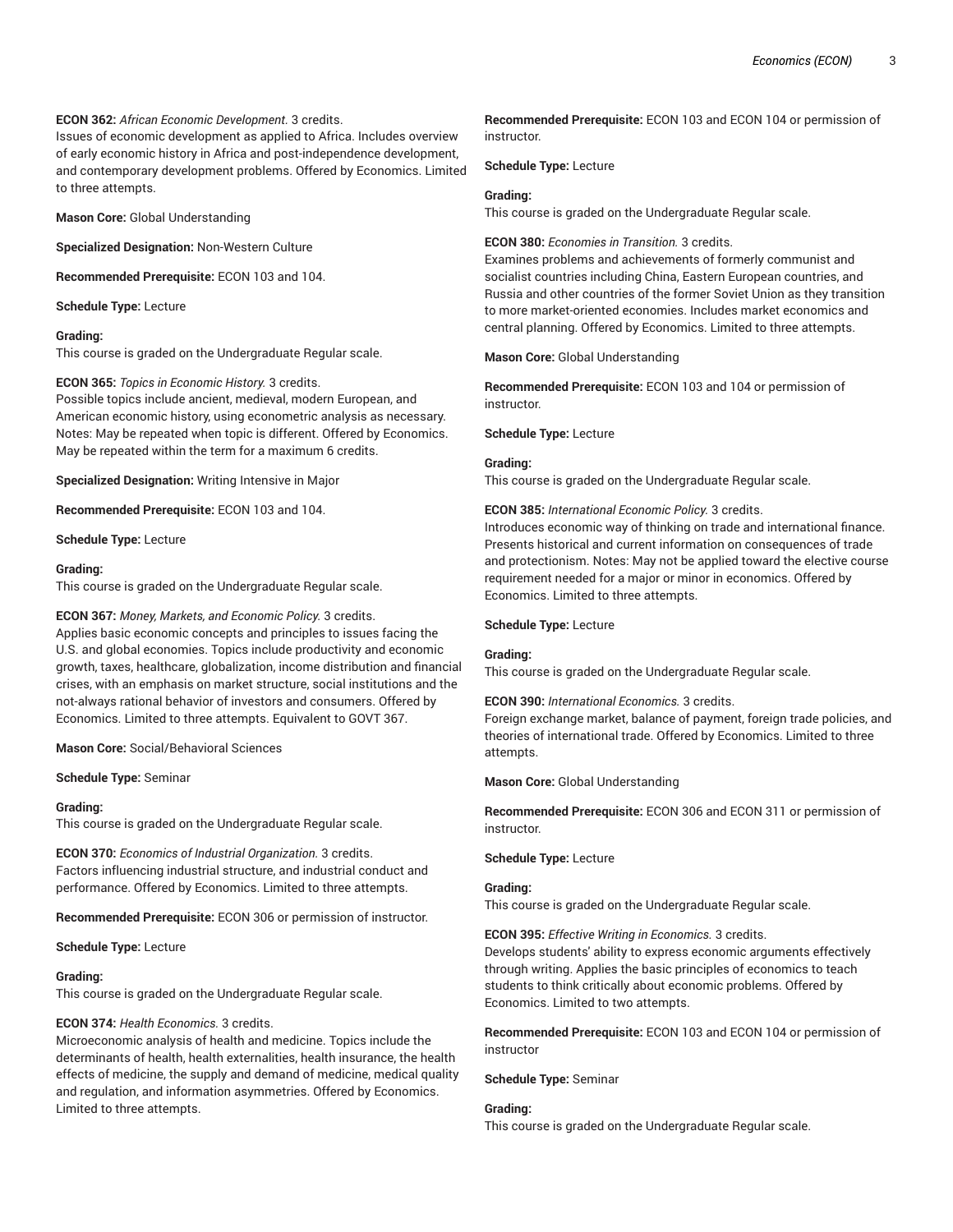# **400 Level Courses**

**ECON 403:** *Austrian Economics.* 3 credits.

Microeconomic and macroeconomic models and misallocation of resources. Alternative economic tools from noted Austrian economists. Offered by Economics. Limited to three attempts.

**Recommended Prerequisite:** ECON 306 and 311.

### **Schedule Type:** Lecture

**Grading:**

This course is graded on the Undergraduate Regular scale.

**ECON 410:** *Public Choice.* 3 credits.

Applies economic theory, methodology to study nonmarket decision making. Offered by Economics. Limited to three attempts.

**Recommended Prerequisite:** ECON 306.

**Schedule Type:** Lecture

### **Grading:**

This course is graded on the Undergraduate Regular scale.

**ECON 412:** *Game Theory and Economics of Institutions.* 3 credits. Introduces game theory and its relevance for analyzing framework of rules and institutions within which economic processes occur. Applies game theoretical concepts to comparative analysis of causes and effects of alternative institutional arrangements. Offered by Economics. Limited to three attempts.

**Recommended Prerequisite:** ECON 306 or permission of instructor.

**Schedule Type:** Lecture

### **Grading:**

This course is graded on the Undergraduate Regular scale.

### **ECON 415:** *Law and Economics.* 3 credits.

Economic analysis of the law. Topics include introduction to legal institutions and legal analysis; application of economic concepts to the law of property, contracts and torts, criminal and constitutional law; economic efficiency of common law; and public choice perspective on the evolution of the law. Offered by Economics. Limited to three attempts.

**Recommended Prerequisite:** ECON 306 or permission of instructor.

**Schedule Type:** Lecture

### **Grading:**

This course is graded on the Undergraduate Regular scale.

**ECON 420:** *International Money and Finance.* 3 credits.

Examines models of balance of payments, exchange rate behavior, and open economy macroeconomics. Includes international financial system and issues such as globalization and international financial instability. Offered by Economics. Limited to three attempts.

**Recommended Prerequisite:** ECON 306 and 311, or permission of instructor.

**Schedule Type:** Lecture

### **Grading:**

This course is graded on the Undergraduate Regular scale.

### **ECON 421:** *Financial Economics.* 3 credits.

Provides a survey of financial economics including a brief overview of the U.S. and international financial system and the role of different financial institutions. Covers the leading theoretical models in the field. Offered by Economics. Limited to three attempts.

**Recommended Prerequisite:** ECON 103, ECON 104, ECON 306, ECON 311.

**Schedule Type:** Seminar

### **Grading:**

This course is graded on the Undergraduate Regular scale.

### **ECON 435:** *Economics of Energy.* 3 credits.

Examines various issues in the energy industry using tools from microeconomic theory, law and economics and public choice. Topics include issues related to oil, historical and current energy regulation, and environmental issues associated with energy. Offered by Economics. Limited to three attempts.

**Specialized Designation:** Writing Intensive in Major

**Recommended Prerequisite:** ECON 306.

**Schedule Type:** Lecture

### **Grading:**

This course is graded on the Undergraduate Regular scale.

**ECON 440:** *Economic Systems Design: Principles and Experiments.* 3 credits.

Introduces design principles to develop systems to allocate resources. Students must participate in experiment demonstrations of different allocation mechanisms. They also are exposed to experimental methods in economics and market design. Offered by Economics. Limited to three attempts. Equivalent to SYST 480.

### **Recommended Prerequisite:** MATH 213.

**Schedule Type:** Lecture

### **Grading:**

This course is graded on the Undergraduate Regular scale.

# **ECON 445:** *Design and Analysis of Experiments.* 3 credits.

Topics include comparing two or more treatments, and computing and interpreting analysis of variance. Discusses randomized block, Latin square, and factorial designs; and applications to economics experiments. Offered by Economics. Limited to three attempts.

**Recommended Prerequisite:** STAT 250 or 344, or MATH 351, or IT 250, or permission of instructor.

### **Schedule Type:** Lecture

### **Grading:**

This course is graded on the Undergraduate Regular scale.

**ECON 460:** *Senior Seminar in Philosophy, Politics, and Economics.* 3 credits. Covers issues in the philosophy, economics, and political science of institutions, information, and collective action. Through case studies of existing legal and political institutions, applies the insights to problems in politics, policy making, social-choice theory, and social, moral, and political philosophy. (Specific content varies). Notes: Serves as the capstone course for the PPE program. Offered by Economics. Limited to three attempts. Equivalent to GOVT 469, PHIL 460.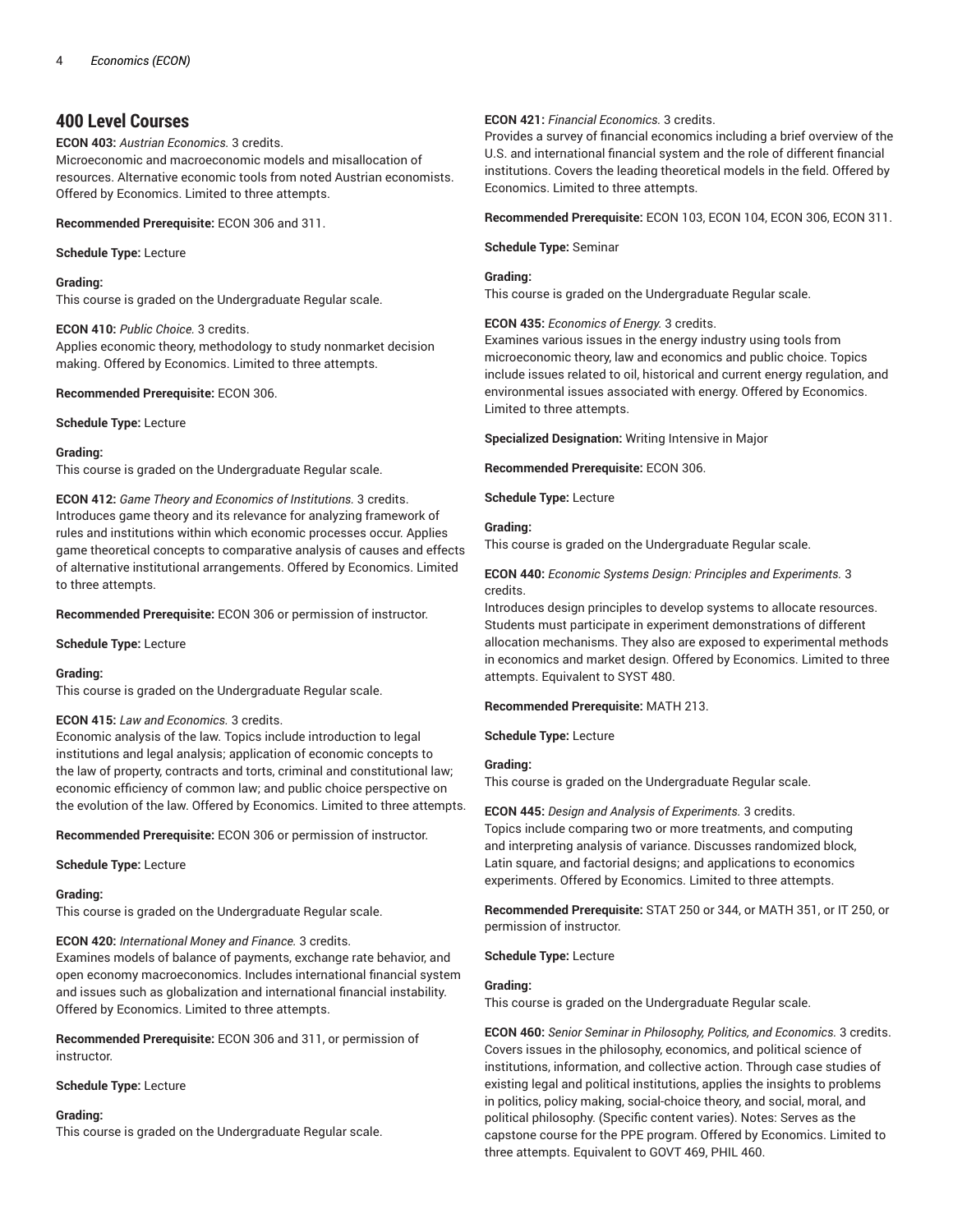**Recommended Prerequisite:** PHIL 358 and ECON 412 or permission of instructor.

### **Schedule Type:** Seminar

### **Grading:**

This course is graded on the Undergraduate Regular scale.

### **ECON 470:** *Economics of Regulation.* 3 credits.

Examines various issues surrounding concepts of regulation using tools from microeconomic theory and public choice. Topics include antitrust, rate regulation, policy rationales for regulation, and issues of current interest. Offered by Economics. Limited to three attempts.

**Specialized Designation:** Writing Intensive in Major

**Recommended Prerequisite:** ECON 306.

**Schedule Type:** Lecture

### **Grading:**

This course is graded on the Undergraduate Regular scale.

**ECON 471:** *Airline Economics.* 3 credits. Economic theory as it is applied to commercial airlines. Offered by Economics. Limited to three attempts.

**Recommended Prerequisite:** ECON 306 or permission of instructor.

**Schedule Type:** Seminar

### **Grading:**

This course is graded on the Undergraduate Regular scale.

**ECON 481:** *The Development of Economic Thought.* 3 credits. Developments in economic thought from 1500 to the present. Emphasizes historical origins, impact on contemporary economics, and theoretical validity. Offered by Economics. Limited to three attempts.

**Recommended Prerequisite:** ECON 306 and 311 or permission of instructor.

**Schedule Type:** Lecture

### **Grading:**

This course is graded on the Undergraduate Regular scale.

### **ECON 485:** *Smithian Political Economy I.* 3 credits.

Studies the thought of Adam Smith. As the first in a two-course sequence, course focuses on The Theory of Moral Sentiments. Offered by Economics. Limited to three attempts.

**Specialized Designation:** Writing Intensive in Major

### **Schedule Type:** Lecture

### **Grading:**

This course is graded on the Undergraduate Regular scale.

### **ECON 486:** *Smithian Political Economy II.* 3 credits.

Studies the thought of Adam Smith. As the second in a two-course sequence, course focuses on The Wealth of Nations. Offered by Economics. Limited to three attempts.

### **Schedule Type:** Lecture

**Grading:**

This course is graded on the Undergraduate Regular scale.

### **ECON 492:** *Study Abroad.* 1-6 credits.

Study abroad under supervision of George Mason faculty. Course topics, content, and locations vary. Notes: May be repeated with permission of department. Offered by Economics. May be repeated within the degree for a maximum 12 credits.

### **Schedule Type:** Lecture

### **Grading:**

This course is graded on the Undergraduate Regular scale.

**ECON 494:** *Introduction to Independent Research in Economics.* 3 credits. Develops skills in finding and evaluating sources, oral presentation, and academic writing. Offered by Economics. Limited to three attempts.

**Specialized Designation:** Impact Associated.

**Recommended Prerequisite:** ECON 306 and 311.

### **Registration Restrictions:**

Enrollment limited to students with a class of Junior, Senior Plus or Senior.

### **Schedule Type:** Seminar

### **Grading:**

This course is graded on the Undergraduate Regular scale.

### **ECON 495:** *RS: Honors Thesis in Economics.* 3-6 credits.

Honors-level research on a self-selected topic in economics culminating in a substantial research paper and an oral presentation. Notes: Requirements for departmental honors in the major are in addition to the coursework required for the major. ECON 495 credit may not be applied toward the elective course requirement needed for a major or minor in economics. Offered by Economics. May be repeated within the degree for a maximum 6 credits.

**Specialized Designation:** Research/Scholarship Intensive

**Recommended Prerequisite:** ECON 494 with minimum grade of B or permission from the instructor with an approved research proposal.

**Schedule Type:** Independent Study

### **Grading:**

This course is graded on the Undergraduate Special scale.

**ECON 496:** *Special Topics in Economics.* 3 credits. Subject matter varies. Notes: May be repeated when topic is different. Offered by Economics. May be repeated within the term for a maximum 24 credits.

### **Schedule Type:** Lecture

### **Grading:**

This course is graded on the Undergraduate Regular scale.

### **ECON 498:** *Internship.* 3-6 credits.

Students find economics-related internship with assistance from Career Services. Pre-internship proposal and final reflections paper required. Offered by Economics. Limited to three attempts.

**Recommended Prerequisite:** 6 upper-level hours in economics, Junior standing, and permission of instructor.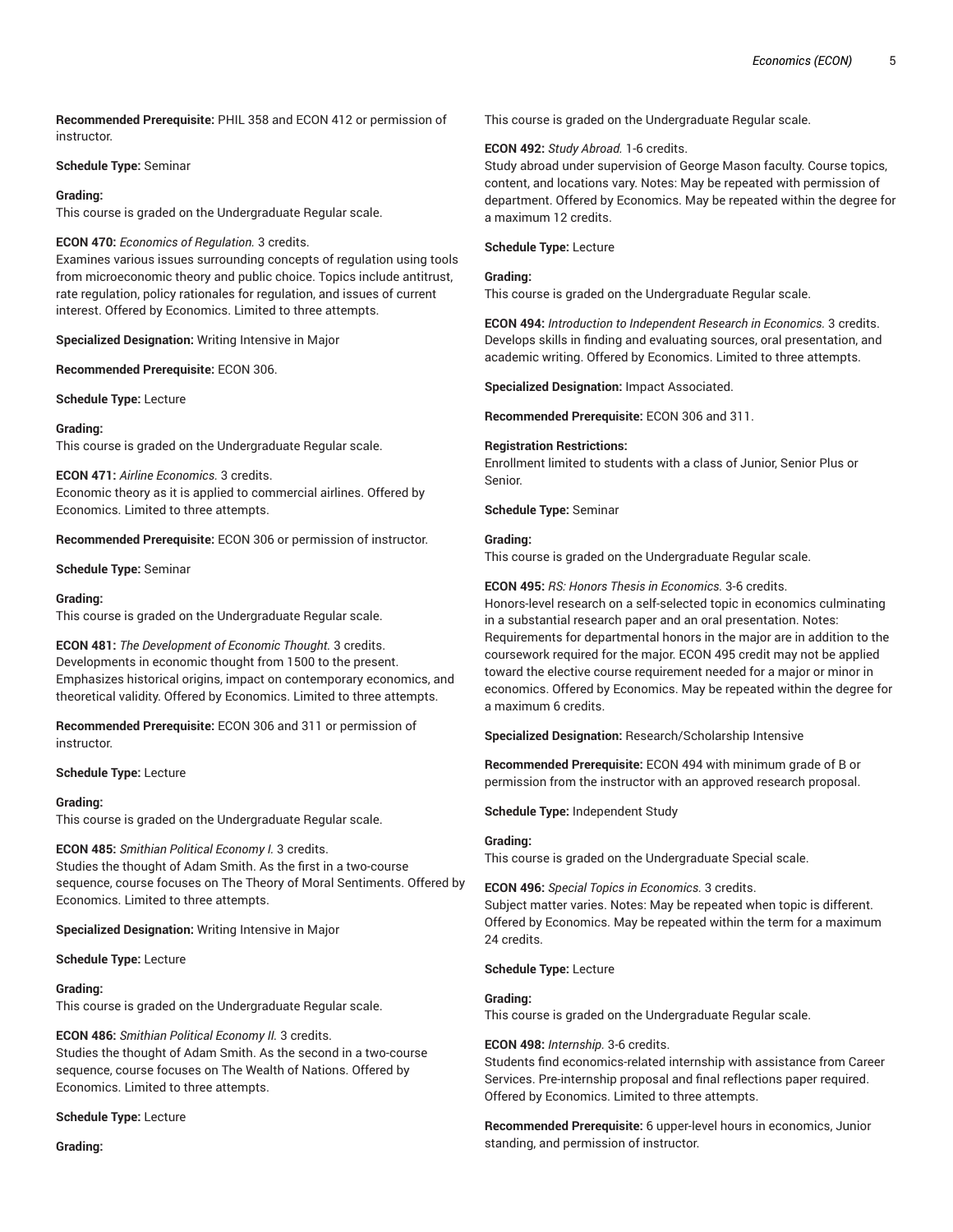### **Schedule Type:** Internship

### **Grading:**

This course is graded on the Satisfactory/No Credit scale.

### **ECON 499:** *Independent Study.* 1-4 credits.

Individual study of selected area of economics. Notes: Directed research paper required. Offered by Economics. May be repeated within the term for a maximum 9 credits.

**Recommended Prerequisite:** Economics majors with 90 credits, and permission of both the department and instructor.

**Schedule Type:** Independent Study

### **Grading:**

This course is graded on the Undergraduate Regular scale.

# **500 Level Courses**

**ECON 535:** *Survey of Applied Econometrics.* 3 credits.

Applied introduction to estimating economic relationships. Includes simple equation and simultaneous equation system estimation. Non-Degree students are permitted to enroll based on space availability determined one week before the first day of classes AND on meeting the prerequisites AND with permission of instructor. Offered by Economics. May not be repeated for credit.

**Recommended Prerequisite:** Admission to master's program in economics or OM 210 or STAT 250 and 350, and ECON 306 and 311, and MATH 113; or permission of instructor.

### **Registration Restrictions:**

Enrollment limited to students with a class of Advanced to Candidacy, Graduate, Non-Degree or Senior Plus.

Enrollment is limited to Graduate, Non-Degree or Undergraduate level students.

Students in a Non-Degree Undergraduate degree may **not** enroll.

**Schedule Type:** Lecture

### **Grading:**

This course is graded on the Graduate Regular scale.

# **600 Level Courses**

### **ECON 611:** *Microeconomic Theory.* 3 credits.

Covers theory of behavior of consumers, firms, and resource suppliers; theories of choice under risk and uncertainty; partial equilibrium analysis of competitive and noncompetitive markets; general equilibrium analysis; and welfare economics. Introduces capital theory. Notes: Non-Degree students are permitted to enroll based on space availability determined one week before the first day of classes AND on meeting the prerequisites AND with permission of instructor. Offered by Economics. May not be repeated for credit.

**Recommended Prerequisite:** Admission to master's program in economics or ECON 306 and 311, and MATH 113; or permission of instructor.

### **Registration Restrictions:**

Enrollment limited to students with a class of Advanced to Candidacy, Graduate, Non-Degree or Senior Plus.

Enrollment is limited to Graduate, Non-Degree or Undergraduate level students.

Students in a Non-Degree Undergraduate degree may **not** enroll.

### **Schedule Type:** Lecture

### **Grading:**

This course is graded on the Graduate Regular scale.

### **ECON 612:** *Microeconomic Theory II.* 3 credits.

Nature of the firm; theory of supply; and production functions, factor pricing, and supplies. Introduces microeconomic foundations of theories of public finance and public choice. Notes: Non-Degree students are permitted to enroll based on space availability determined one week before the first day of classes AND on meeting the prerequisites AND with permission of instructor. Offered by Economics. May not be repeated for credit.

**Recommended Prerequisite:** ECON 611.

### **Registration Restrictions:**

Enrollment limited to students with a class of Advanced to Candidacy, Graduate, Non-Degree or Senior Plus.

Enrollment is limited to Graduate, Non-Degree or Undergraduate level students.

Students in a Non-Degree Undergraduate degree may **not** enroll.

**Schedule Type:** Lecture

### **Grading:**

This course is graded on the Graduate Regular scale.

### **ECON 615:** *Macroeconomic Theory.* 3 credits.

Survey course covering monetary theory, theories of consumption and saving, budget deficits, economic growth, international finance, and monetary and fiscal policies. Notes: Non-Degree students are permitted to enroll based on space availability determined one week before the first day of classes AND on meeting the prerequisites AND with permission of instructor. Offered by Economics. May not be repeated for credit.

**Recommended Prerequisite:** Admission to master's program in economics, or ECON 306 and 311, and MATH 113; or permission of instructor.

### **Registration Restrictions:**

Enrollment limited to students with a class of Advanced to Candidacy, Graduate, Non-Degree or Senior Plus.

Enrollment is limited to Graduate, Non-Degree or Undergraduate level students.

Students in a Non-Degree Undergraduate degree may **not** enroll.

**Schedule Type:** Lecture

### **Grading:**

This course is graded on the Graduate Regular scale.

### **ECON 623:** *American Economic History.* 3 credits.

Explores development of American economy and evolution of economic institutions. Notes: ECON 637 recommended. Offered by Economics. May not be repeated for credit.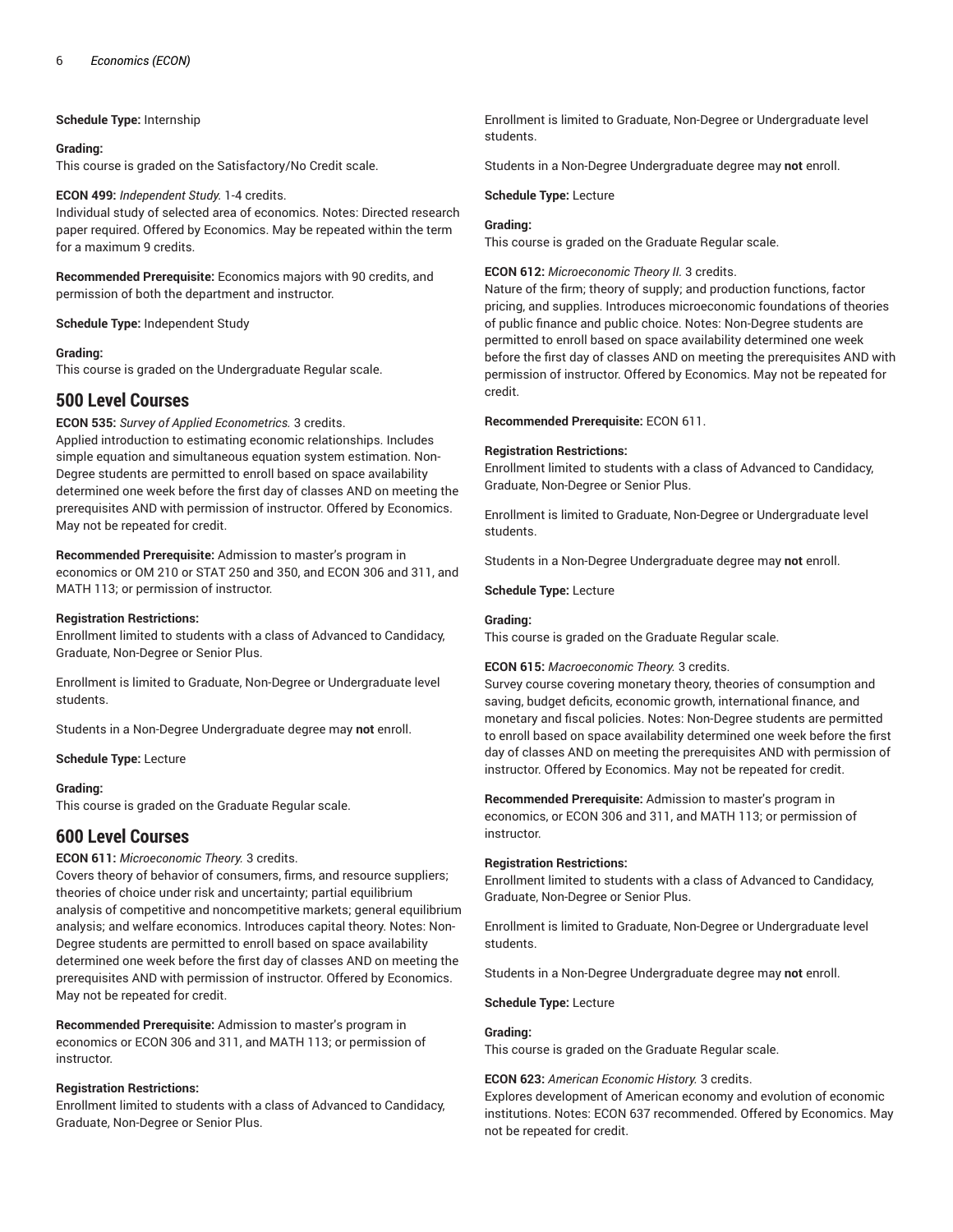**Recommended Prerequisite:** ECON 611 and 615, or ECON 715 and 811, taken concurrently; or permission of instructor.

### **Registration Restrictions:**

Enrollment limited to students with a class of Advanced to Candidacy, Graduate, Non-Degree or Senior Plus.

Enrollment is limited to Graduate, Non-Degree or Undergraduate level students.

Students in a Non-Degree Undergraduate degree may **not** enroll.

**Schedule Type:** Lecture

### **Grading:**

This course is graded on the Graduate Regular scale.

### **ECON 630:** *Mathematical Economics I.* 3 credits.

Topics covered include: constrained maximization, differential calculus, integral calculus, linear algebra, matrix algebra, probability, and set theory. Emphasis is placed on economic applications. Notes: Non-Degree students are permitted to enroll depending on space availability determined one week before the first day of classes AND on meeting the prerequisites AND with permission of instructor. Offered by Economics. May not be repeated for credit.

**Recommended Prerequisite:** Admission to master's program in economics, or ECON 306 and 311, and MATH 113, or permission of instructor.

### **Registration Restrictions:**

Enrollment limited to students with a class of Advanced to Candidacy, Graduate, Non-Degree or Senior Plus.

Enrollment is limited to Graduate, Non-Degree or Undergraduate level students.

Students in a Non-Degree Undergraduate degree may **not** enroll.

**Schedule Type:** Lecture

### **Grading:**

This course is graded on the Graduate Regular scale.

**ECON 632:** *Economic Systems Design Principles and Experiments.* 3 credits. Introduces analytical and engineering principles to develop exchange systems. Students must become familiar with literature on applied mechanism design; and understand behavioral aspects of auction systems, matching, assignment and transportation problems, and information markets. Also introduces methods for testbedding systems using experimental economics and statistical design. Offered by Economics. May not be repeated for credit.

**Recommended Prerequisite:** A course in linear and nonlinear optimization along with a course in linear algebra.

### **Registration Restrictions:**

Enrollment limited to students with a class of Advanced to Candidacy, Graduate, Non-Degree or Senior Plus.

Enrollment is limited to Graduate, Non-Degree or Undergraduate level students.

Students in a Non-Degree Undergraduate degree may **not** enroll.

**Schedule Type:** Lecture

#### **Grading:**

This course is graded on the Graduate Regular scale.

### **ECON 637:** *Econometrics I.* 3 credits.

Techniques of estimating relationships between economic variables. Introduces multiple regression and problems associated with single equation model-autocorrelation, multicollinearity, and heteroscedasticity. Notes: Non-Degree students are permitted to enroll based on space availability determined one week before the first day of classes AND on meeting the prerequisites AND with permission of instructor. Offered by Economics. May not be repeated for credit.

**Recommended Prerequisite:** Acceptance to PhD program in economics, or permission of instructor.

### **Registration Restrictions:**

Enrollment limited to students with a class of Advanced to Candidacy, Graduate, Non-Degree or Senior Plus.

Enrollment is limited to Graduate, Non-Degree or Undergraduate level students.

Students in a Non-Degree Undergraduate degree may **not** enroll.

**Schedule Type:** Lecture

### **Grading:**

This course is graded on the Graduate Regular scale.

**ECON 676:** *Comparative Economic Systems.* 3 credits. Capitalism, socialism, and corporatism historical perspective. Includes examination of economies of representative contemporary countries. Offered by Economics. May not be repeated for credit.

### **Registration Restrictions:**

Enrollment limited to students with a class of Advanced to Candidacy, Graduate, Non-Degree or Senior Plus.

Enrollment is limited to Graduate, Non-Degree or Undergraduate level students.

Students in a Non-Degree Undergraduate degree may **not** enroll.

**Schedule Type:** Lecture

### **Grading:**

This course is graded on the Graduate Regular scale.

### **ECON 695:** *Special Topics in Economics.* 3 credits.

Topics vary according to interests of instructor. Emphasizes new areas of discipline. Notes: May be repeated when topic is different. Offered by Economics. May be repeated within the term.

### **Registration Restrictions:**

Enrollment limited to students with a class of Advanced to Candidacy, Graduate, Non-Degree or Senior Plus.

Enrollment is limited to Graduate, Non-Degree or Undergraduate level students.

Students in a Non-Degree Undergraduate degree may **not** enroll.

### **Schedule Type:** Lecture

**Grading:** This course is graded on the Graduate Regular scale.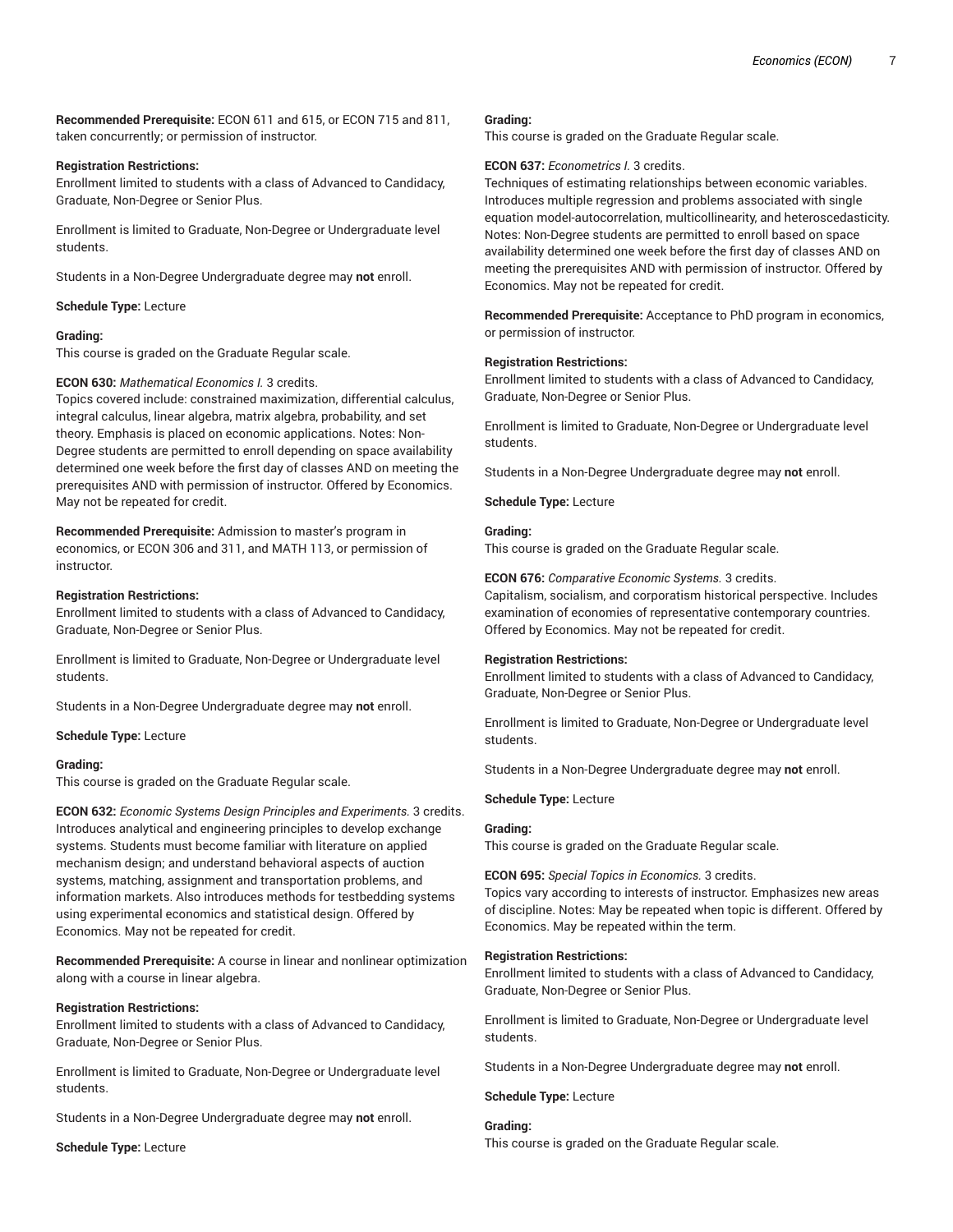# **700 Level Courses**

#### **ECON 715:** *Macroeconomic Theory I.* 3 credits.

Covers classical, neoclassical, Keynesian, and post-Keynesian theories of income and employment determination; theories of inflation and growth; and demand for money and implications for effectiveness of monetary vs. fiscal policy. Notes: Non-Degree students are permitted to enroll based on space availability determined one week before the first day of classes AND on meeting the prerequisites AND with permission of instructor. Offered by Economics. May not be repeated for credit.

### **Recommended Prerequisite:** Admission to doctoral program in economics, or permission of instructor.

#### **Registration Restrictions:**

Enrollment is limited to Graduate or Non-Degree level students.

#### **Schedule Type:** Lecture

#### **Grading:**

This course is graded on the Graduate Regular scale.

### **ECON 799:** *Master's Thesis.* 1-6 credits.

Research on approved thesis topic under direction of thesis committee. Notes: Students must register for a minimum of three credit hours in their first semester of 799 and maintain continuous enrollment in 799 while writing and submitting a thesis. A maximum of 6 credits of 799 may be applied to the degree. Offered by Economics. May be repeated within the degree.

**Recommended Prerequisite:** Admission to MA economics program and permission of thesis advisor.

#### **Registration Restrictions:**

Enrollment is limited to Graduate or Non-Degree level students.

Students in a Non-Degree Undergraduate degree may **not** enroll.

#### **Schedule Type:** Thesis

#### **Grading:**

This course is graded on the Satisfactory/No Credit scale.

# **800 Level Courses**

### **ECON 811:** *Microeconomic Theory I.* 3 credits.

Theory and applications of behavior of consumers, firms, and resource suppliers. Partial equilibrium analysis of various market structures and introduction to intertemporal choice and capital theory. Review and analysis of classic works in microeconomic theory. Notes: Non-Degree students are permitted to enroll based on space availability determined one week before the first day of classes AND on meeting the prerequisites AND with permission of instructor. Offered by Economics. May not be repeated for credit.

**Recommended Prerequisite:** Admission to doctoral program in economics, or permission of instructor.

#### **Registration Restrictions:**

Enrollment is limited to Graduate level students.

#### **Schedule Type:** Lecture

#### **Grading:**

This course is graded on the Graduate Regular scale.

#### **ECON 812:** *Microeconomic Theory II.* 3 credits.

Examines nature of firm; theory of supply; and production functions, factor pricing, and supplies. Introduces microeconomic foundations of theories of public finance and public choice. Notes: Non-Degree students are permitted to enroll based on space availability determined one week before the first day of classes AND on meeting the prerequisites AND with permission of instructor. Offered by Economics. May not be repeated for credit.

#### **Recommended Prerequisite:** ECON 811.

#### **Registration Restrictions:**

Enrollment is limited to Graduate level students.

**Schedule Type:** Lecture

### **Grading:**

This course is graded on the Graduate Regular scale.

#### **ECON 816:** *Macroeconomic Theory II.* 3 credits.

Aggregate economic activity and price levels with emphasis on dynamic models. Notes: Non-Degree students are permitted to enroll based on space availability determined one week before the first day of classes AND on meeting the prerequisites AND with permission of instructor. Offered by Economics. May not be repeated for credit.

**Recommended Prerequisite:** ECON 715 and 811 or permission of instructor.

#### **Registration Restrictions:**

Enrollment is limited to Graduate level students.

#### **Schedule Type:** Lecture

#### **Grading:**

This course is graded on the Graduate Regular scale.

#### **ECON 817:** *Monetary Theory and Policy.* 3 credits.

Theory of mechanisms through which central banking affects economic activity and prices. Analyzes demand for money and its relationship to economic activity. Develops monetary theory with emphasis on current theories and controversies in the field. Offered by Economics. May not be repeated for credit.

**Recommended Prerequisite:** ECON 615 or 715 and 535 or 637, or permission of instructor.

#### **Registration Restrictions:**

Enrollment is limited to Graduate level students.

**Schedule Type:** Lecture

### **Grading:**

This course is graded on the Graduate Regular scale.

### **ECON 820:** *History of Economic Thought.* 3 credits.

Explores major figures in history of economic thought and tools of analysis they created. Emphasizes classical, neoclassical, and Keynesian theories. Offered by Economics. May not be repeated for credit.

#### **Registration Restrictions:**

Enrollment is limited to Graduate level students.

**Schedule Type:** Lecture

**Grading:**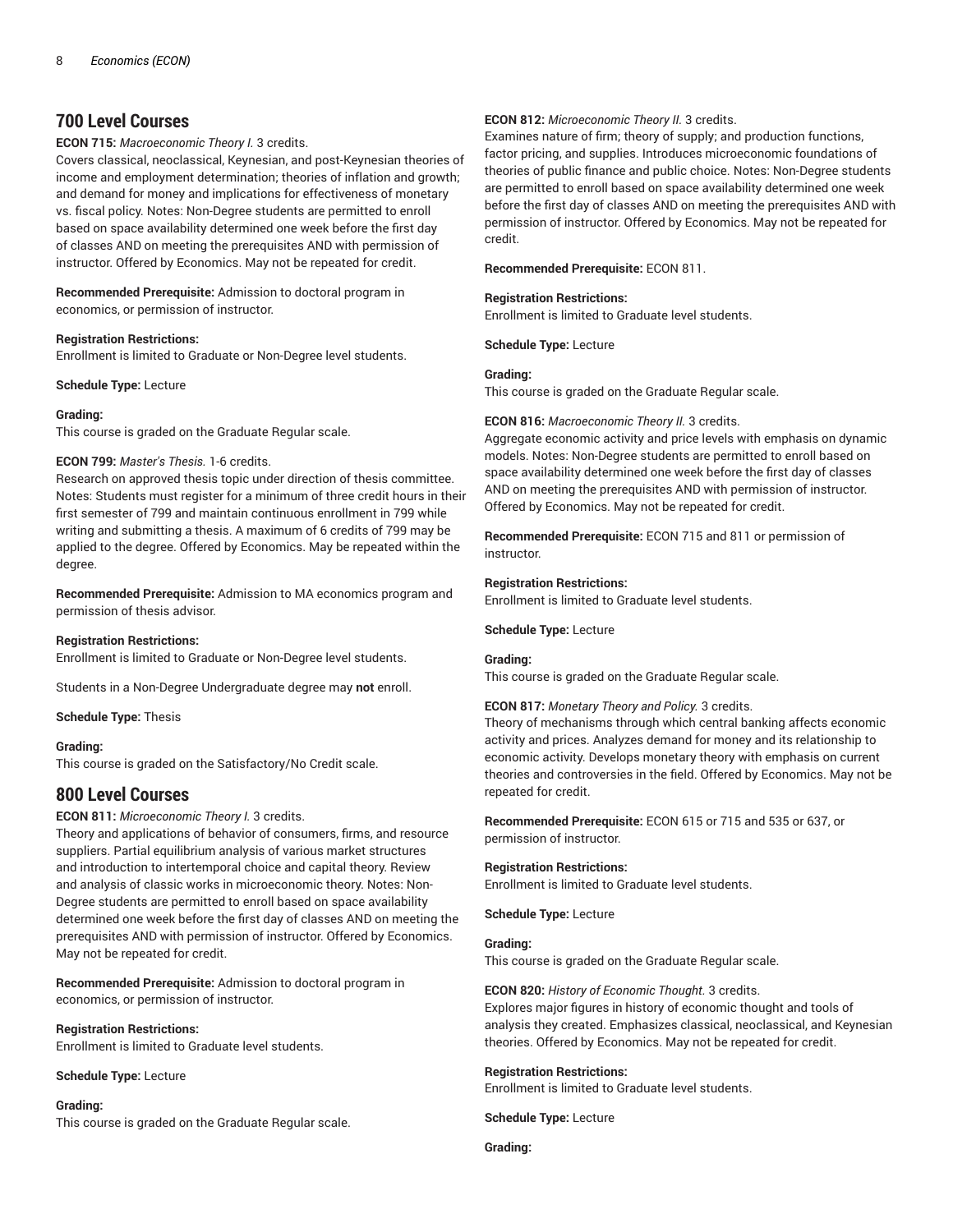### This course is graded on the Graduate Regular scale.

### **ECON 821:** *History of Economic Thought II.* 3 credits.

Covers development of economic analysis from marginal revolution of 1877 to present. Emphasizes development of neoclassical economic theory. Offered by Economics. May not be repeated for credit.

### **Registration Restrictions:**

Enrollment is limited to Graduate level students.

**Schedule Type:** Lecture

#### **Grading:**

This course is graded on the Graduate Regular scale.

### **ECON 823:** *Topics in Economic History.* 3 credits.

Offers economic analysis of various historical epochs including Industrial Revolution, evolution of political reform, rise of unions, and growth of government. Offered by Economics. May not be repeated for credit.

**Recommended Prerequisite:** ECON 611 and 615, or ECON 715 and 811; or permission of instructor.

### **Registration Restrictions:**

Enrollment is limited to Graduate level students.

**Schedule Type:** Lecture

#### **Grading:**

This course is graded on the Graduate Regular scale.

### **ECON 825:** *Political Economy and Public Policy I.* 3 credits.

Covers economic process of public policy formulation and implementation; and economic behavior of principals in policy making and execution. Offered by Economics. May not be repeated for credit.

**Recommended Prerequisite:** ECON 611 or 811, or permission of instructor.

### **Registration Restrictions:**

Enrollment is limited to Graduate level students.

### **Schedule Type:** Lecture

### **Grading:**

This course is graded on the Graduate Regular scale.

**ECON 826:** *Political Economy and Public Policy II.* 3 credits. Specific issues related to political economy of public policy, including privatization, political economy of deficit spending, regulation and deregulation, and economics of rent seeking. Offered by Economics. May not be repeated for credit.

**Recommended Prerequisite:** ECON 611 or 811; or permission of instructor.

# **Registration Restrictions:**

Enrollment is limited to Graduate level students.

#### **Schedule Type:** Lecture

# **Grading:**

This course is graded on the Graduate Regular scale.

# **ECON 827:** *Economic Philosophy.* 3 credits.

Analyzes philosophical organization, including interrelations between economics and legal and political institutions; philosophical

presuppositions of capitalist economy under constitutional democracy; alternative presuppositions for non-capitalist economies; and critical evaluation of history of ideas in social and moral philosophy. Offered by Economics. May not be repeated for credit.

**Recommended Prerequisite:** ECON 611 or 811 or permission of instructor.

### **Registration Restrictions:**

Enrollment is limited to Graduate level students.

**Schedule Type:** Lecture

### **Grading:**

This course is graded on the Graduate Regular scale.

#### **ECON 828:** *Constitutional Economics.* 3 credits.

Analyzes existing and proposed elements of economic constitution. Emphasizes fiscal, monetary, transfer, and regulatory powers of government and constitutional limits on such powers, especially in the United States. Includes analysis of proposed changes in limits. Offered by Economics. May not be repeated for credit.

**Recommended Prerequisite:** ECON 611 or 811 or permission of instructor.

### **Registration Restrictions:**

Enrollment is limited to Graduate level students.

**Schedule Type:** Lecture

### **Grading:**

This course is graded on the Graduate Regular scale.

### **ECON 829:** *Economics of Institutions.* 3 credits.

Analyzes framework of rules and institutions for economic activities and transactions. Includes emergence and working properties of different institutions, and classical and contemporary approaches to economic theory of institutions. Offered by Economics. May not be repeated for credit.

**Recommended Prerequisite:** ECON 611 or 811 or permission of instructor.

#### **Registration Restrictions:**

Enrollment is limited to Graduate level students.

**Schedule Type:** Lecture

### **Grading:**

This course is graded on the Graduate Regular scale.

### **ECON 830:** *Mathematical Economics I.* 3 credits.

Includes algebra and multivariate calculus applied to advanced economic problems. Also covers unconstrained and constrained optimization, formal models of market equilibrium, and models of economic dynamics in continuous and/or discrete time. Notes: Non-degree students are permitted to enroll on space availability determined one week before the first day of classes AND on meeting the prerequisites AND with permission of instructor. Offered by Economics. May not be repeated for credit.

**Recommended Prerequisite:** Admission to doctoral program in economics, or ECON 306 and 311, and MATH 113, MATH 114, and familiarity with elementary differential calculus (univariate and multivariate), elementary integration (univariate), basic matrix/linear algebra (addition, multiplication, inversion), univariate optimization, and logarithms; or permission of instructor.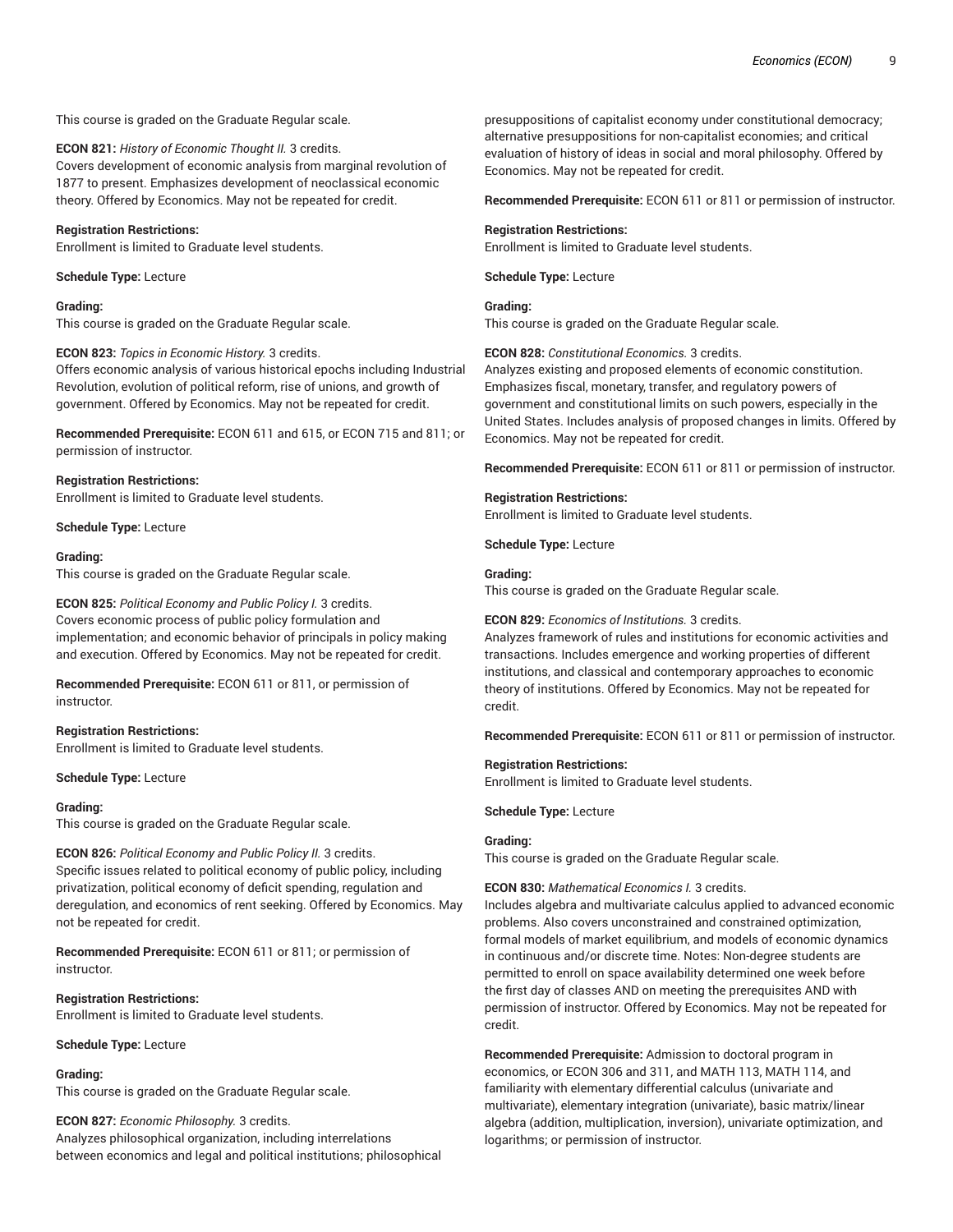### **Registration Restrictions:**

Enrollment is limited to Graduate level students.

Students in a Non-Degree Undergraduate degree may **not** enroll.

**Schedule Type:** Lecture

#### **Grading:**

This course is graded on the Graduate Regular scale.

### **ECON 831:** *Mathematical Economics II.* 3 credits.

Develops the foundations of choice, price, and general equilibrium theory. Topics include choice, preference and utility; consumer demand; competitive firms; general equilibrium; and social choice and welfare. Special attention is paid to uncertainty and dynamic choice. Offered by Economics. May not be repeated for credit.

**Recommended Prerequisite:** Admission to doctoral program in economics, or ECON 306 and 311, and MATH 113; or permission of instructor.

#### **Registration Restrictions:**

Enrollment is limited to Graduate level students.

**Schedule Type:** Lecture

#### **Grading:**

This course is graded on the Graduate Regular scale.

#### **ECON 838:** *Econometrics II.* 3 credits.

Explores econometric models and simultaneous equation systems. Includes identifying parameters and least squares bias, alternative estimation methods, and block recursive systems. Offered by Economics. May not be repeated for credit.

**Recommended Prerequisite:** ECON 637 or permission of instructor.

#### **Registration Restrictions:**

Enrollment is limited to Graduate level students.

#### **Schedule Type:** Lecture

#### **Grading:**

This course is graded on the Graduate Regular scale.

### **ECON 839:** *Constitutional Economics II.* 3 credits.

Uses economic analysis and methods to explore more deeply than in Constitutional Economics l specific issues in Constitutional Economics. Offered by Economics. May not be repeated for credit.

#### **Recommended Prerequisite:** ECON 828.

### **Registration Restrictions:**

Enrollment is limited to Graduate level students.

#### **Schedule Type:** Lecture

### **Grading:**

This course is graded on the Graduate Regular scale.

### **ECON 840:** *Law and Economics I.* 3 credits.

Uses economics to analyze U.S. Common-law system, evaluating efficiency and logic of evolution. Notes: No prior knowledge of law required. Offered by Economics. May not be repeated for credit.

**Recommended Prerequisite:** ECON 611 or 811; or permission of instructor.

### **Registration Restrictions:** Enrollment is limited to Graduate level students.

**Schedule Type:** Lecture

# **Grading:**

This course is graded on the Graduate Regular scale.

### **ECON 841:** *Law and Economics II.* 3 credits.

Explores empirical analyses of law of property, torts, crime, and family. Also looks at law's effects on freedom and economic growth. Offered by Economics. May not be repeated for credit.

**Recommended Prerequisite:** ECON 611 or 811, and ECON 535 or 637; or permission of instructor.

### **Registration Restrictions:**

Enrollment is limited to Graduate level students.

**Schedule Type:** Lecture

### **Grading:**

This course is graded on the Graduate Regular scale.

# **ECON 843:** *Smithian Political Economy I.* 3 credits.

Explores the moral philosophy of Adam Smith, with a focus on The Theory of Moral Sentiments, which is studed cover-to-cover in "Great Books" fashion. Offered by Economics. May not be repeated for credit.

### **Registration Restrictions:**

Enrollment limited to students with a class of Advanced to Candidacy, Graduate or Non-Degree.

Enrollment is limited to Graduate or Non-Degree level students.

Students in a Non-Degree Undergraduate degree may **not** enroll.

**Schedule Type:** Lecture

### **Grading:**

This course is graded on the Graduate Regular scale.

### **ECON 844:** *Industrial Organization and Public Policy I.* 3 credits. Structure of American industry and underlying determinants. Includes structure and conduct on industrial performance in light of theory and empirical evidence; and rational antitrust policy and analysis of impact on structure and performance. Offered by Economics. May not be repeated for credit.

**Recommended Prerequisite:** ECON 611 or 811 or permission of instructor.

### **Registration Restrictions:**

Enrollment is limited to Graduate level students.

**Schedule Type:** Lecture

### **Grading:**

This course is graded on the Graduate Regular scale.

### **ECON 845:** *Smithian Political Economy II.* 3 credits.

Explores the political economy of Adam Smith, with a focus on The Wealth of Nations, which is studied cover-to-cover in "Great Books" fashion. Offered by Economics. May not be repeated for credit.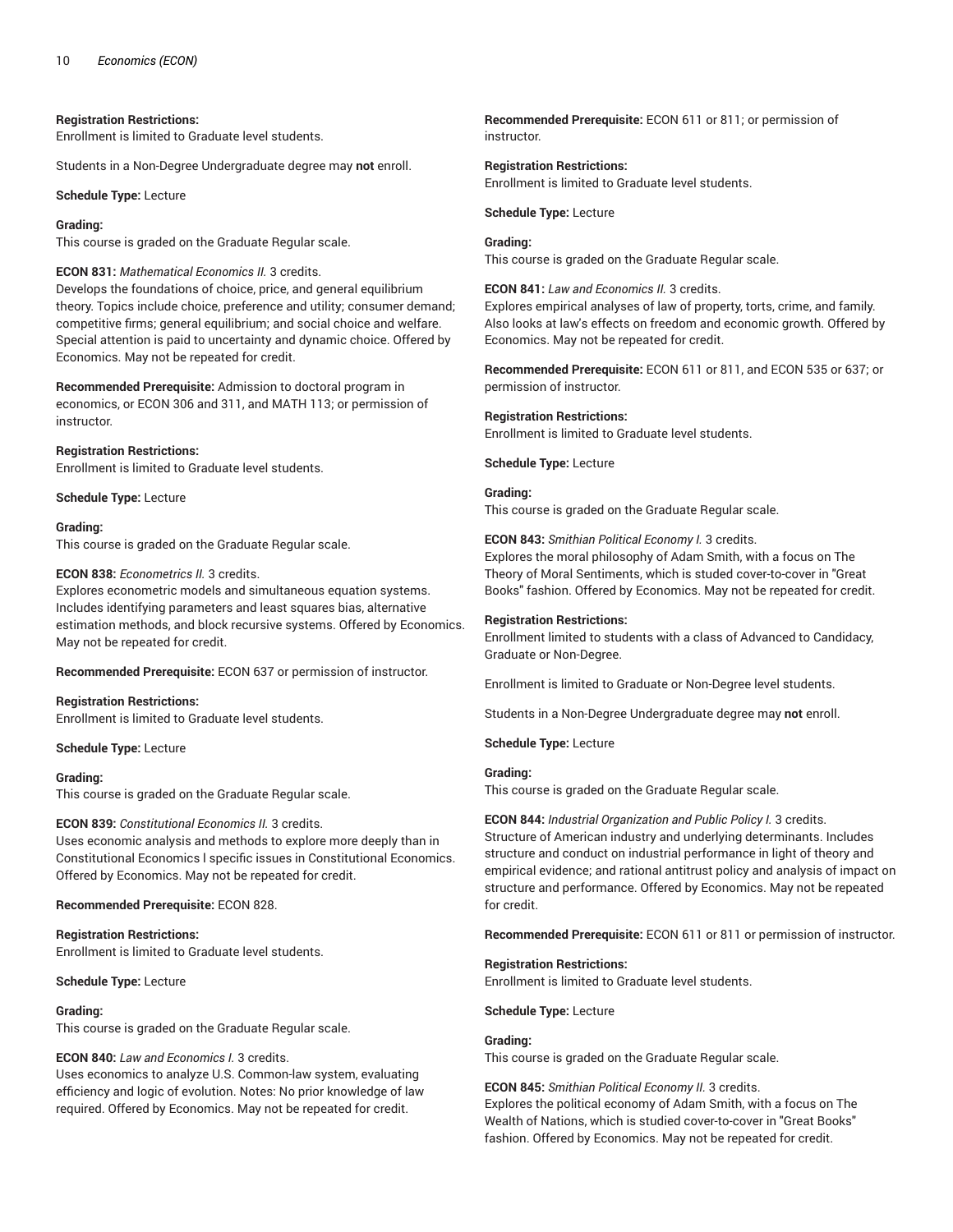### **Registration Restrictions:**

Enrollment limited to students with a class of Advanced to Candidacy, Graduate or Non-Degree.

Enrollment is limited to Graduate level students.

Students in a Non-Degree Undergraduate degree may **not** enroll.

**Schedule Type:** Lecture

### **Grading:**

This course is graded on the Graduate Regular scale.

**ECON 846:** *Industrial Organization and Public Policy II.* 3 credits. Covers relationship of law, economics, and theories of social control of property rights. Includes theories of market structure and industrial performance. Offered by Economics. May not be repeated for credit.

**Recommended Prerequisite:** ECON 844, and ECON 535 or 637; or permission of instructor.

### **Registration Restrictions:**

Enrollment is limited to Graduate level students.

**Schedule Type:** Lecture

#### **Grading:**

This course is graded on the Graduate Regular scale.

### **ECON 849:** *Public Finance.* 3 credits.

Theoretical and institutional analysis of government expenditure, taxation, debt management, and intergovernmental fiscal relations. Includes allocative and distributional effects of alternative tax and subsidy techniques, principles of benefit cost, and cost-effectiveness analysis for government decisions. Offered by Economics. May not be repeated for credit.

**Recommended Prerequisite:** ECON 611 or 811 or permission of instructor.

### **Registration Restrictions:**

Enrollment is limited to Graduate level students.

**Schedule Type:** Lecture

#### **Grading:**

This course is graded on the Graduate Regular scale.

#### **ECON 852:** *Public Choice I.* 3 credits.

Applies economic theory and methodology to study of nonmarket decision making. Offered by Economics. May not be repeated for credit.

**Recommended Prerequisite:** ECON 611 or 811 or permission of instructor.

**Registration Restrictions:** Enrollment is limited to Graduate level students.

#### **Schedule Type:** Lecture

#### **Grading:**

This course is graded on the Graduate Regular scale.

#### **ECON 854:** *Public Choice II.* 3 credits.

Applies public choice approach to study such topics as causes and consequences of governmental growth, behavior of public bureaucracies, and economic reasoning behind constitutional limitations on size and

growth of government. Offered by Economics. May not be repeated for credit.

**Recommended Prerequisite:** ECON 852 or permission of instructor.

#### **Registration Restrictions:**

Enrollment is limited to Graduate level students.

**Schedule Type:** Lecture

### **Grading:**

This course is graded on the Graduate Regular scale.

**ECON 856:** *Non-Market Decision Making.* 3 credits.

Explores the economics of non-market decision making. Considers the application of rational choice theory to decision making by a variety of persons who are neither traditional buyers nor sellers in a variety of contexts that are not traditional markets. Offered by Economics. May not be repeated for credit.

**Recommended Prerequisite:** ECON 852 or permission of instructor.

#### **Registration Restrictions:**

Enrollment is limited to Graduate level students.

**Schedule Type:** Lecture

# **Grading:**

This course is graded on the Graduate Regular scale.

#### **ECON 866:** *Economic Development.* 3 credits.

Explores forces contributing to or retarding economic progress in developing countries. Includes role of foreign trade, economic integration, foreign investment, multinational corporations, and technological transfers. Offered by Economics. May not be repeated for credit.

**Recommended Prerequisite:** ECON 611 and 615, or 715 and 811, or permission of instructor.

#### **Registration Restrictions:**

Enrollment is limited to Graduate level students.

**Schedule Type:** Lecture

#### **Grading:**

This course is graded on the Graduate Regular scale.

#### **ECON 869:** *International Trade and Policy.* 3 credits.

Studies classical, neoclassical, and modern theories of international trade; theory and practice of world trade models such as project LINK; foreign investment and economic growth, tariffs and nontariff barriers, and economic integration; and recent developments, with emphasis on natural resources. Offered by Economics. May not be repeated for credit.

**Recommended Prerequisite:** ECON 611 or 811 or permission of instructor.

#### **Registration Restrictions:**

Enrollment is limited to Graduate level students.

#### **Schedule Type:** Lecture

**Grading:**

This course is graded on the Graduate Regular scale.

**ECON 871:** *International Monetary Economics.* 3 credits. Examines international adjustment mechanism, price and income effects, controls, and monetarist approach; development of international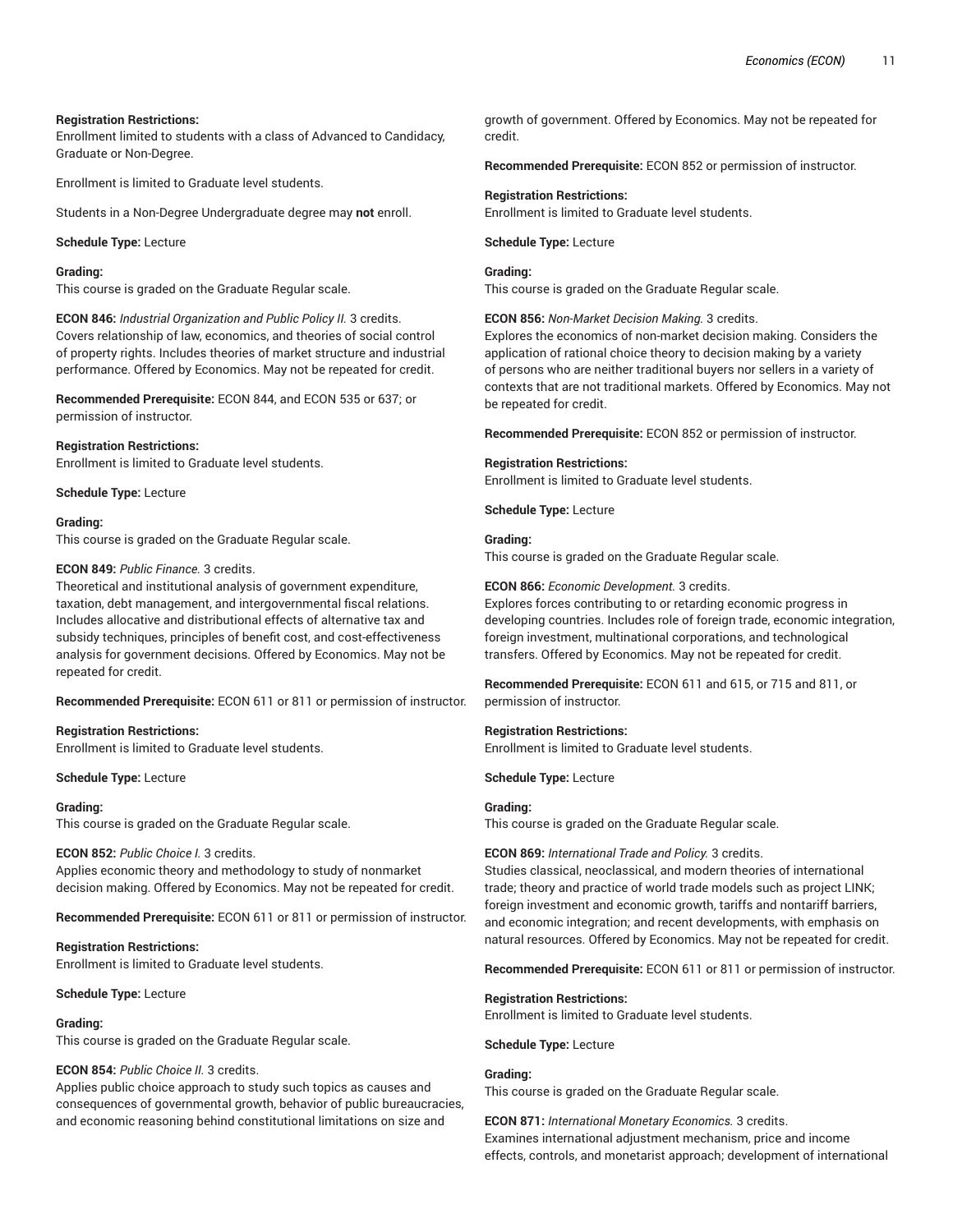monetary system; demand for international reserves; capital movements; and role of International Monetary Fund. Offered by Economics. May not be repeated for credit.

**Recommended Prerequisite:** ECON 615 or 715 or permission of instructor.

**Registration Restrictions:** Enrollment is limited to Graduate level students.

**Schedule Type:** Lecture

**Grading:**

This course is graded on the Graduate Regular scale.

#### **ECON 880:** *Theory of the Market Process I.* 3 credits.

Examines theory developed by Menger, Mises, Hayek, and others of the Austrian School; and compares with other popular theories. Offered by Economics. May not be repeated for credit.

**Recommended Prerequisite:** ECON 611 or 811 or permission of instructor.

**Registration Restrictions:** Enrollment is limited to Graduate level students.

**Schedule Type:** Lecture

#### **Grading:**

This course is graded on the Graduate Regular scale.

### **ECON 881:** *Theory of Market Process II.* 3 credits.

Continuation of ECON 880. Explores the market-process approach to analyzing capital accumulation and growth; money and credit institutions; inflation and unemployment; and industrial fluctuations. Offered by Economics. May not be repeated for credit.

**Recommended Prerequisite:** ECON 880, or permission of instructor.

### **Registration Restrictions:**

Enrollment is limited to Graduate level students.

**Schedule Type:** Lecture

#### **Grading:**

This course is graded on the Graduate Regular scale.

### **ECON 885:** *Experimental Economics.* 3 credits.

Designed for graduate students to learn how experimental methods can be used to inform economic research and practice. Students expected to have working understanding of basic economic concepts and multivariate calculus. Offered by Economics. May not be repeated for credit.

**Recommended Prerequisite:** ECON 611 or 811 or permission of instructor.

#### **Registration Restrictions:**

Enrollment is limited to Graduate level students.

**Schedule Type:** Lecture

### **Grading:**

This course is graded on the Graduate Regular scale.

### **ECON 886:** *Experimental Economics II.* 3 credits.

Research in experimental design. Topics represent basic tools to build, test, and implement exchange mechanisms in an applied setting. Offered by Economics. May not be repeated for credit.

**Recommended Prerequisite:** ECON 885 or permission of instructor.

# **Registration Restrictions:**

Enrollment is limited to Graduate level students.

**Schedule Type:** Lecture

### **Grading:**

This course is graded on the Graduate Regular scale.

**ECON 895:** *Special Topics in Economics.* 3 credits. Topics vary according to interests of instructor. Emphasizes new areas of discipline. Offered by Economics. May be repeated within the term.

#### **Registration Restrictions:**

Enrollment is limited to Graduate level students.

**Schedule Type:** Lecture

### **Grading:**

This course is graded on the Graduate Regular scale.

**ECON 896:** *Directed Reading and Research.* 1-9 credits. Independent reading and research paper on a topic agreed on by student and faculty member. Offered by Economics. May be repeated within the term.

### **Registration Restrictions:**

Enrollment is limited to Graduate level students.

**Schedule Type:** Independent Study

### **Grading:**

This course is graded on the Graduate Regular scale.

# **900 Level Courses**

**ECON 950:** *Seminar in Public Finance.* 3 credits. Important public finance issues treated in seminar format. Offered by Economics. May not be repeated for credit.

**Recommended Prerequisite:** ECON 849 or permission of instructor.

### **Registration Restrictions:**

Enrollment is limited to Graduate level students.

#### **Schedule Type:** Seminar

#### **Grading:**

This course is graded on the Graduate Regular scale.

#### **ECON 985:** *Workshop in Experimental Economics.* 3 credits.

Designed for graduate students who have taken Experimental Economics and Economic Systems Design and are applying experimental methods to their own or collaborative research projects. Offered by Economics. May be repeated within the degree for a maximum 6 credits.

**Recommended Prerequisite:** ECON 886.

#### **Registration Restrictions:**

Enrollment is limited to Graduate level students.

**Schedule Type:** Seminar

#### **Grading:**

This course is graded on the Graduate Regular scale.